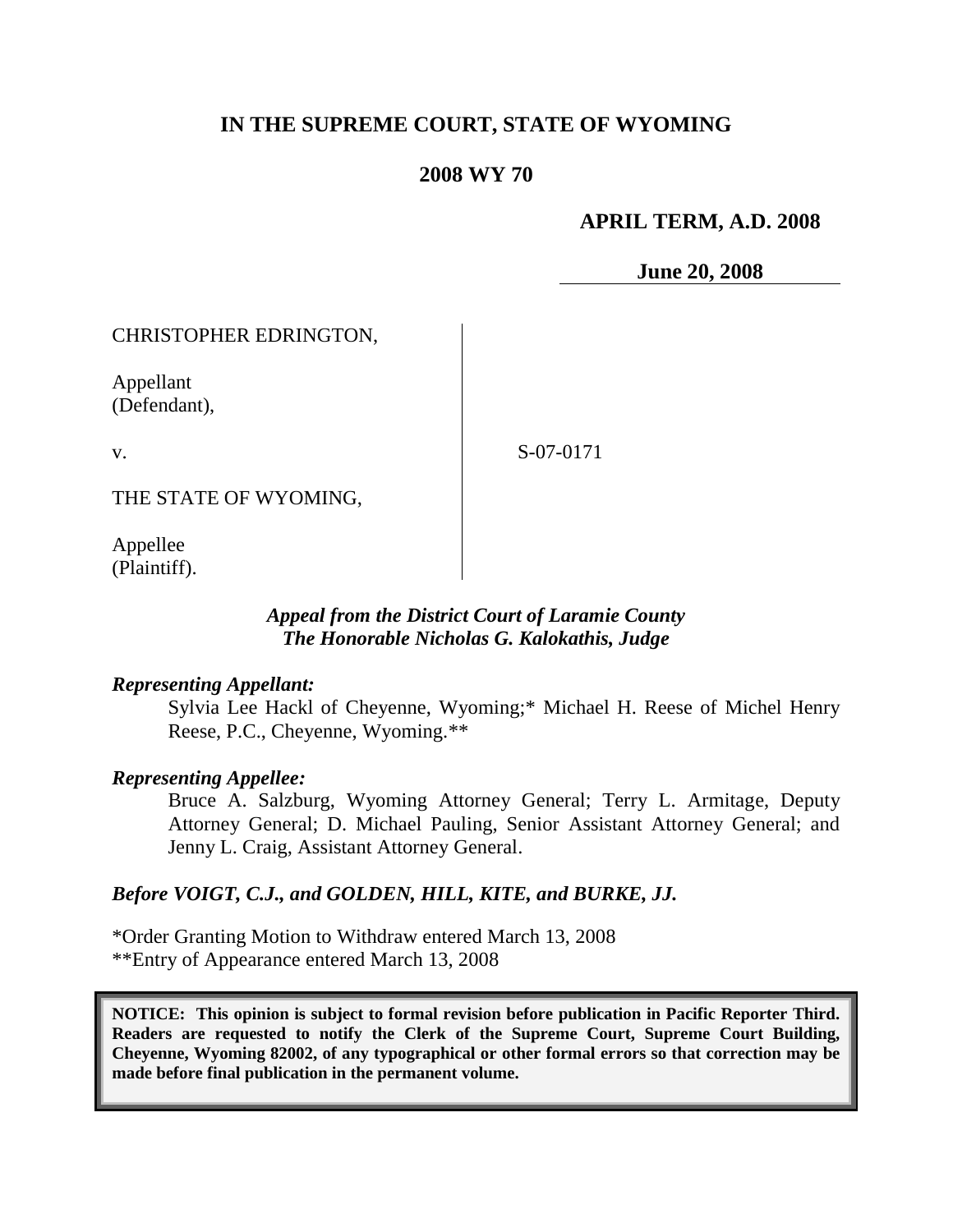# **VOIGT, Chief Justice.**

[¶1] Appellant, Christopher Edrington, contests the district court's decision to revoke his probation. Appellant admits that he violated his probation but asserts that his violation was not willful because he was suffering from mental illness at the time and that the district court therefore abused its discretion when it reinstated his suspended sentence. We affirm the district court's decision.

### **ISSUE**

[¶2] Did the district court abuse its discretion when it revoked Appellant's probation?

# **FACTS**

[¶3] On April 10, 2006, Appellant agreed to plead *nolo contendere*<sup>1</sup> to attempted delivery of a controlled substance in violation of Wyo. Stat. Ann. §§ 35-7-1031 and 35-7- 1042 (LexisNexis 2007). In exchange for this plea, Appellant's seven-to-ten-year sentence was suspended and, in a Judgment and Sentence dated May 12, 2006, the district court placed Appellant on probation for a term of eight years. As part of his probation, Appellant agreed to complete a treatment program at Southwest Counseling Service. The State agreed to stipulate to reduce Appellant's sentence to three to five years, to be suspended in favor of four years of probation, if Appellant successfully completed the program. The plea agreement stated that failure to complete the inpatient treatment program would result in reinstatement of the original sentence.

[¶4] On May 5, 2006, the state filed a petition to revoke Appellant's probation as a result of his termination from the inpatient treatment program. The State rescinded that petition on July 12, 2006, and, pursuant to agreement, the district court entered an Amended Judgment and Sentence of the Court on July 21, 2006. Under the new sentence, Appellant was required to complete inpatient treatment at the "Transitional Residential Program" (TRP).

[¶5] On September 13, 2006, the State filed another Petition for Revocation of Probation because Appellant had been terminated from TRP without successfully completing the program. The district court held an evidentiary hearing in the probation revocation on April 11, 2007. At the close of the hearing, the district court indicated that it was revoking Appellant's probation and reinstating the original seven-to-ten-year sentence. An order to that effect was entered on April 30, 2007. This appeal followed.

<sup>1</sup> Both parties concede, and the plea agreement states, that Appellant was to plead *nolo contendere*. However, both the Judgment and Sentence and the Amended Judgment and Sentence state that Appellant pled guilty.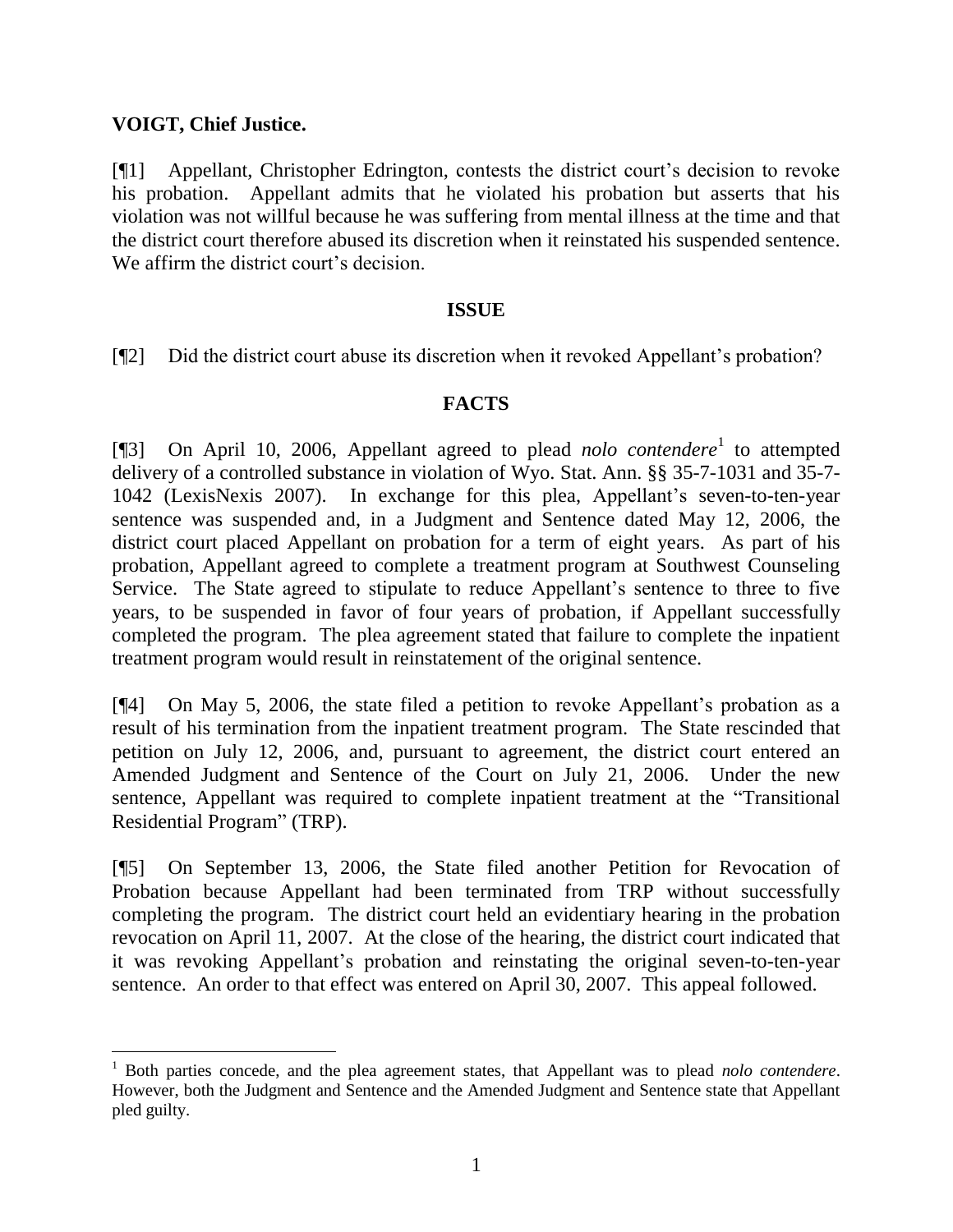#### **STANDARD OF REVIEW**

[¶6] We apply the following standard of review to a district court's decision to revoke probation:

> A district court's decision to revoke probation is discretionary and will not be disturbed unless the record demonstrates a clear abuse of discretion. The district court is required to make a conscientious judgment that the violation occurred after considering the reasons underlying the conditions of the probation, the violation of those conditions, and the reasons leading to the violation.

*Anderson v. State*, 2002 WY 46, ¶ 25, 43 P.3d 108, 118 (Wyo. 2002). We review the district court's findings of fact according to the following standard:

> Because the trial court heard and weighed the evidence, assessed witness credibility, and made the necessary inferences and deductions from the evidence, the trial court's factual findings are not disturbed on appeal unless they are clearly erroneous, and the evidence is viewed in the light most favorable to the trial court's determination

*Robinson v. State*, 2003 WY 32, ¶ 15, 64 P.3d 743, 747-48 (Wyo. 2003).

### **DISCUSSION**

[¶7] Revocation of probation is largely governed by court rule. W.R.Cr.P. 39. The State is required to establish the violation of the conditions of probation alleged in the petition by a preponderance of the evidence. W.R.Cr.P. 39(a)(5).

. . . .

[I]n order to revoke probation for the violation of a condition of probation not involving the payment of money, the violation must be willful, or if not willful, must presently threaten the safety of society.

*Messer v. State*, 2006 WY 141, ¶ 9, 145 P.3d 457, 459-60 (Wyo. 2006).

The proceedings for probation revocation consist of a two-part process. The first part, the adjudicatory phase,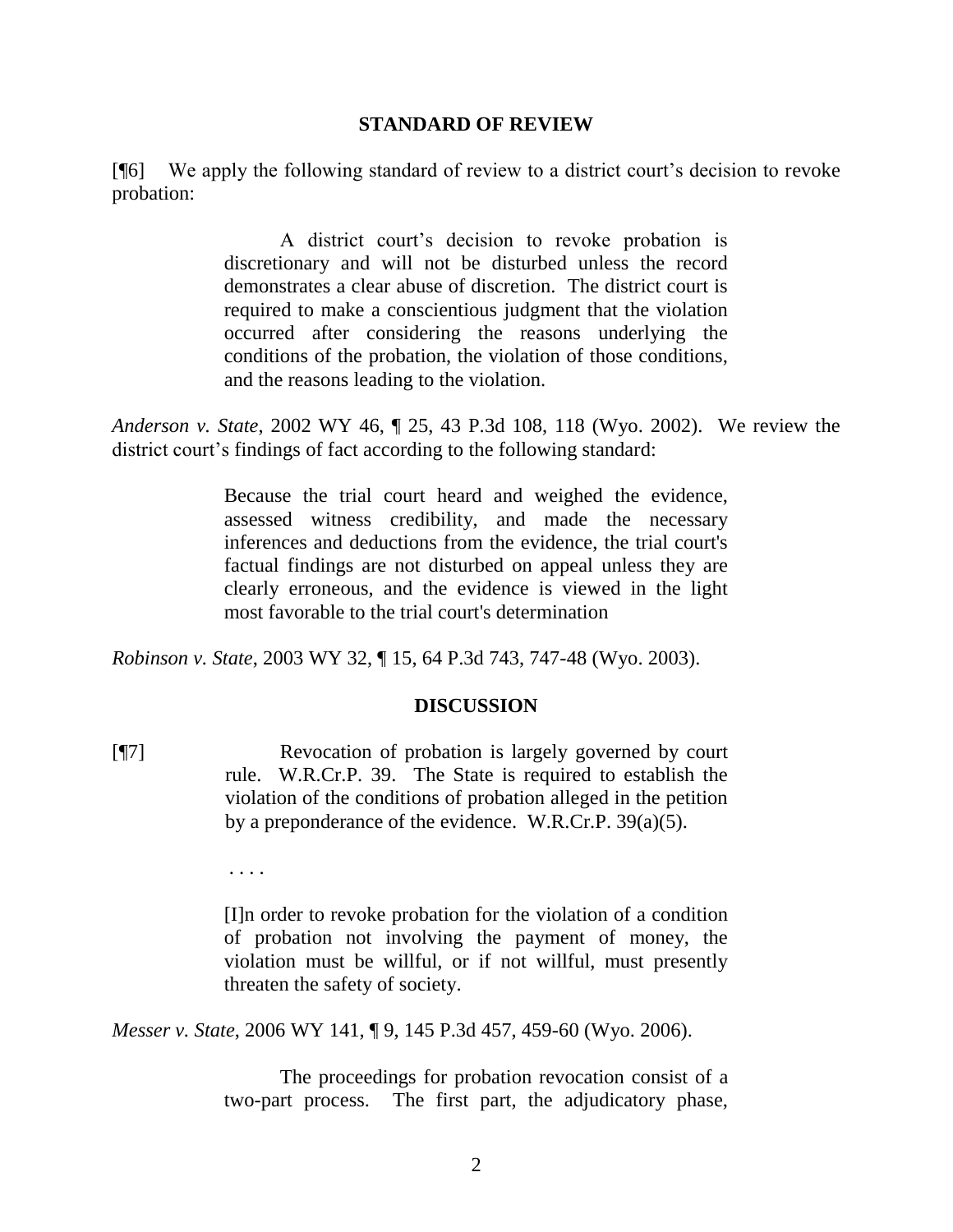requires the district court to determine by a preponderance of the evidence whether a condition of probation was violated. W.R.Cr.P. 39(a)(5) The second, dispositional phase, is triggered only upon a finding that a condition of probation was violated. In this phase, the district court must deliberate not only upon the violation, but also the reasons the conditions were originally imposed and the circumstances surrounding the violation.

*Mapp v. State*, 929 P.2d 1222, 1226 (Wyo. 1996). "Willfulness is determined at the dispositional phase of the proceedings." *Sinning v. State*, 2007 WY 193, ¶ 10, 172 P.3d 388, 390 (Wyo. 2007).

[¶8] The parties agree that Appellant failed to complete the program at TRP to which the district court assigned him. Both sides agree that TRP terminated Appellant from the program because he repeatedly violated the program's rules. Appellant, however, claims that he was incapable of following those rules because he suffers from a mental illness. Therefore, Appellant argues that his violation was not willful and that it was an abuse of the district court's discretion to revoke his probation.

[¶9] We have said that the term "willful" is to be accorded its ordinary and common meaning unless a statute indicates that some specialized meaning is intended. *Butz v. State*, 2007 WY 152, ¶ 21, 167 P.3d 650, 656 (Wyo. 2007). "Willfully means intentionally, knowingly, purposely, voluntarily, consciously, deliberately, and without justifiable excuse, as distinguished from carelessly, inadvertently, accidentally, negligently, heedlessly or thoughtlessly." *Id*. at ¶ 20, 167 P.3d at 655. Whether or not a violation was willful is a matter of intent, which is a question of fact. *Bryant v. State*, 7 Wyo. 311, 56 P. 596, 597 (1898). We will not disturb the trial court's determination that Appellant willfully violated his probation unless that determination was clearly erroneous. *See supra* ¶ 6.

[¶10] Considering all the evidence in the light most favorable to the district court's decision, we cannot say that the district court's determination that Appellant willfully violated his probation was clearly erroneous. Appellant's probation officer, the director of his program at TRP, and a forensic psychologist all testified at the probation revocation hearing. Appellant also testified on his own behalf. Appellant testified that he was aware of the terms of his probation, and knew he had to "follow the rules." He also testified that he was informed of the program rules at TRP when he entered the facility and that he failed to conform his behavior to those rules.

[¶11] The program director testified that Appellant was uncooperative and argumentative during his treatment. He cited several incidents, including one in which Appellant refused to allow staff properly to administer a drug test for nearly two hours.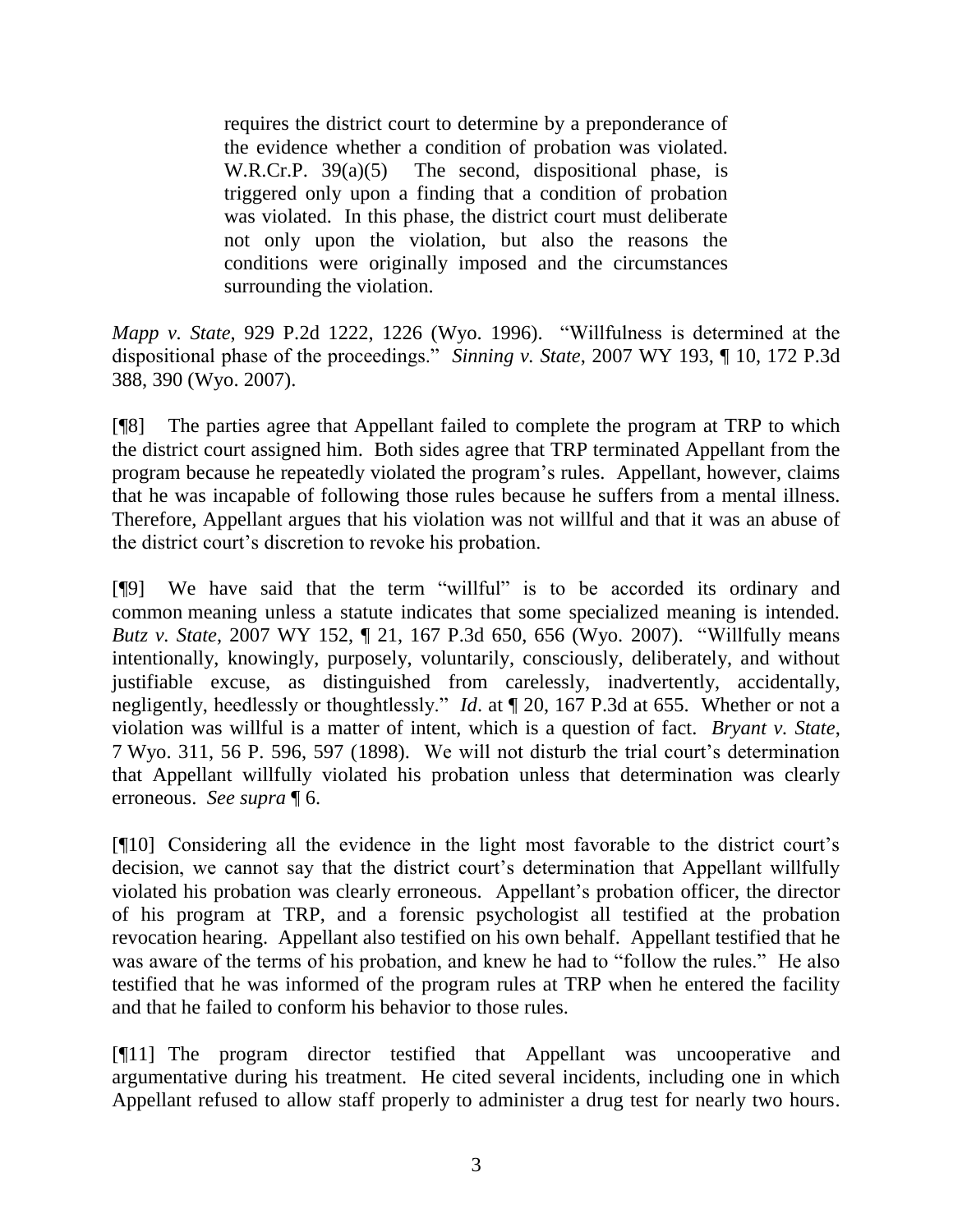The director also testified that Appellant broke the program rules repeatedly by having unauthorized contact with women at the program facility and on outings. Appellant also refused to follow the peer companion system that required him to be with a fellow program member at all times when outside the facility.

[¶12] The forensic psychologist testified that he had diagnosed Appellant with a severe form of antisocial personality disorder called psychopathy. He testified that Appellant's behavior as described by the other witnesses was consistent with his diagnosis. However, the psychologist also testified that Appellant did not suffer from any cognitive defects that would prevent him from understanding right from wrong and that Appellant had the cognitive ability to understand the rules of his program. The psychologist also found that Appellant was manipulative during the interview process. Appellant purported to hear voices but later admitted that he thought a diagnosis of schizophrenia would be a good strategy for getting out of jail. The psychologist ruled out a diagnosis of schizophrenia and agreed that Appellant does not suffer from any disorder that would prevent him from understanding the nature or quality of his actions. The psychologist's testimony did not indicate an innate inability for Appellant to conform his behavior to the rules, but merely an unwillingness to do so. The diagnosis itself was also called into doubt by Appellant's attempts to manipulate the process. Viewing this evidence in the light most favorable to the district court's decision, we find that it was not clearly erroneous for the district court to conclude that Appellant acted willfully in violating the rules of his court-ordered treatment program.

[¶13] We further find that the district court did not abuse its discretion when it revoked Appellant's probation and reinstated his full sentence. The psychologist testified that any successful program for a person like Appellant with a dual diagnosis of substance abuse disorder and personality disorder would require intensive cognitive therapy and external structure. Appellant testified that he had stopped taking his medication while in prison and admitted that, since ceasing his medication, he had been placed in administrative segregation because of a failure to follow rules while incarcerated. Appellant emphasized that he did not want a structured program, saying that he was instead willing to attend outpatient treatment or to see a counselor while he was on probation. He repeatedly demonstrated a continued unwillingness to treat his mental illness in any way that did not conform to his own preferences.

[¶14] In his plea bargain, Appellant agreed that his full sentence would be reinstated if he did not successfully complete his inpatient treatment program. It is evident that Appellant's chances of successfully completing a treatment program while on probation were low if he suffers from antisocial personality disorder. While it is certainly preferable to place an individual with a dual diagnosis in a program designed specifically to treat such people, the district court is not required to ensure that every difficulty faced by a probationer is addressed by court order. The fact that the court had not ordered outpatient treatment for mental health, which Appellant now advocates as his best option,